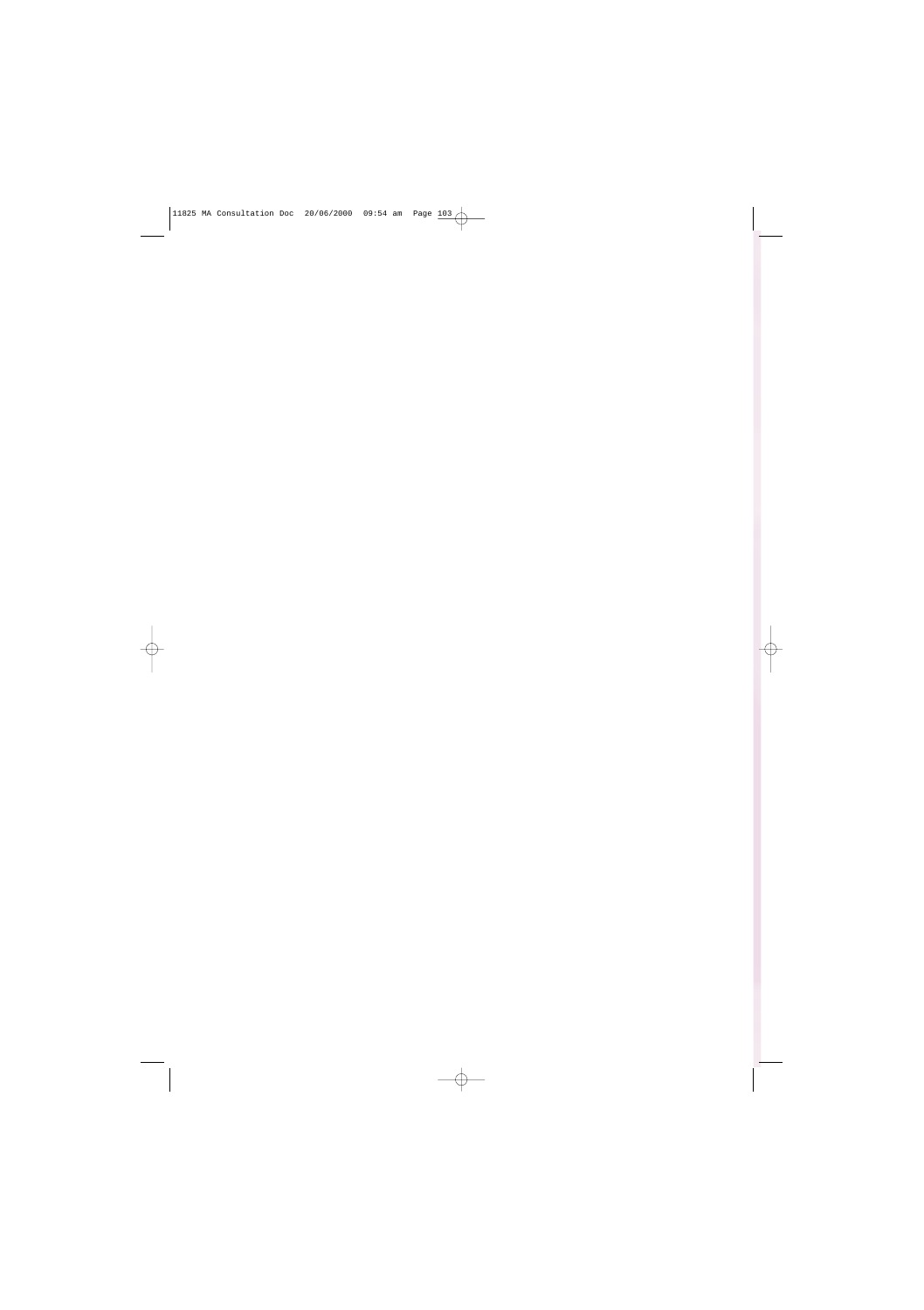#### **CONTENTS**

|                                                                                                                  | ı uyo          |  |  |
|------------------------------------------------------------------------------------------------------------------|----------------|--|--|
| Introduction                                                                                                     | $\overline{2}$ |  |  |
| <b>Rationale for Change</b>                                                                                      | $\overline{4}$ |  |  |
| <b>The Proposals</b>                                                                                             |                |  |  |
| 1.<br>Increasing the 'taught' element, underpinning knowledge<br>and understanding needed for the job            | 6              |  |  |
| 2.<br><b>Key Skills</b>                                                                                          | 8              |  |  |
| 3.<br>Requirement for a specified period of off-the-job training<br>in colleges or with other training providers | 9              |  |  |
| An Apprenticeship Diploma<br>4.                                                                                  | 10             |  |  |
| 5.<br>Minimum Periods of Training                                                                                | 11             |  |  |
| <b>Entry Requirements</b><br>6.                                                                                  | 12             |  |  |
| Guaranteed Apprenticeships<br>7.                                                                                 | 13             |  |  |
| 8.<br>Better Independent Monitoring                                                                              | 14             |  |  |
| <b>Better Support</b><br>9.                                                                                      | 15             |  |  |
| 10. Employers                                                                                                    | 16             |  |  |
| 11. Financial Incentives for Employers and Awards for Trainees                                                   | 17             |  |  |
| 12. Approval or accreditation of Employers who want to<br>employ MAs                                             | 18             |  |  |
| <b>Roles and Responsibilities</b>                                                                                | 19             |  |  |
| <b>Next Steps</b>                                                                                                | 20             |  |  |
| <b>Responding to this Consultation Document</b>                                                                  |                |  |  |

Page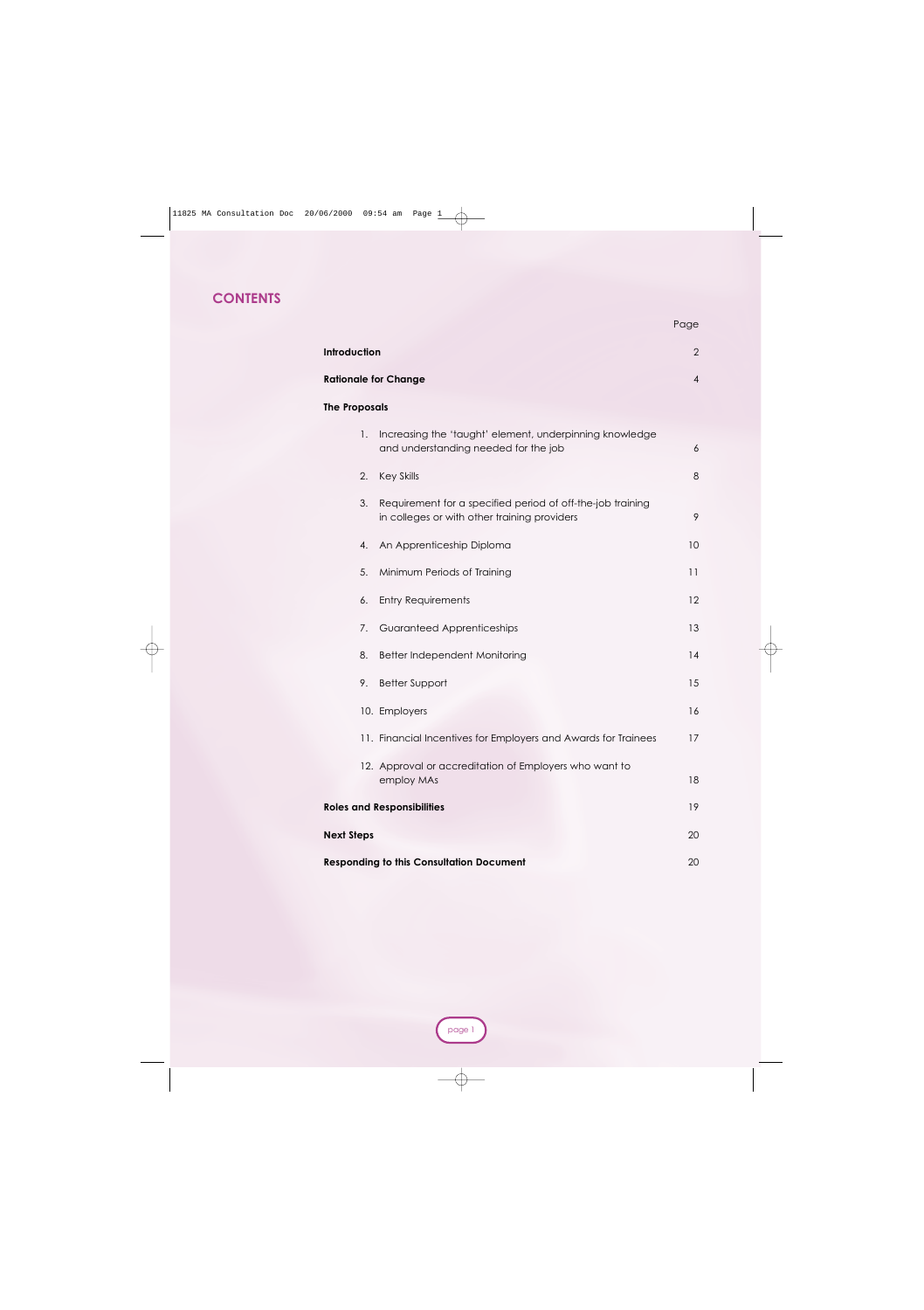#### **INTRODUCTION**

**"Excellence in learning is the single best investment we can make. We have a clear goal that young people should remain in learning until 18 and beyond. We must make a stepchange in learning achievement for all young people. Excellence must be the norm''.**

*David Blunkett, Secretary of State for Education and Employment.*

- **• By 2006 it is estimated that there will be over 9 million jobs at junior management, technician and craft level.**
- **• The CBI estimate that at least 50% of the jobs in the economy already require level 3 or higher skills – a proportion which is continuing to rise.**

A major skills deficiency in the UK is the low number of people holding intermediate level vocational qualifications – 14% in the UK as compared, for example, with 46% in Germany. Productivity shows a corresponding gap, with the UK's level 23% lower than Germany's. In 1996 around 46% of 25 to 28 year olds lacked any further qualification post 16.

Modern Apprenticeships, launched in 1993 were 'designed by employers for employers' to help address the decline in numbers in work-based training at level 3 NVQ and above. They have successfully engaged many parts of the economy in apprenticeship training where none had existed before and reinvigorated older routes. As the National Skills Task Force argues, more needs to be done if we are to meet the challenges described above. Modern Apprenticeships play a crucial part in our drive to reach the National Learning Targets for 19 and 21 year olds.

This consultation document is a means of establishing your views on a number of issues that will be crucially important as we take Modern Apprenticeships into the new Century. The rationale for change is described below. The consultation represents an opportunity to introduce new ideas and build on good practice. Many of the proposals below come from employers, Training and Enterprise Councils (TECs) and National Training Organisations (NTOs) and draw on many examples of good practice. Others stem from reports such as the National Skills Task Force on Delivering Skills for All.

We need an apprenticeship **culture** which:

- **i) meets the needs of the individual in a learning environment which is broader and more coherent than before;**
- **ii) offers even greater opportunities for progression including Higher Education by 2010;**
- **iii) secures highest possible standards and is part of a coherent vocational learning system from age 14.**

The Government will play its' part with a fairer, more transparent funding system under the Learning and Skills Council (LSC). In our parallel consultation document, *Learning to Succeed – Post-16 Funding: Second Technical Consultation Paper*, we set out our proposals for the applying the LSC's funding system to the new Modern Apprenticeship framework.

We want employers to recognise the flexibilities that Modern Apprenticeships offer and at the same time to appreciate that this brings responsibilities too.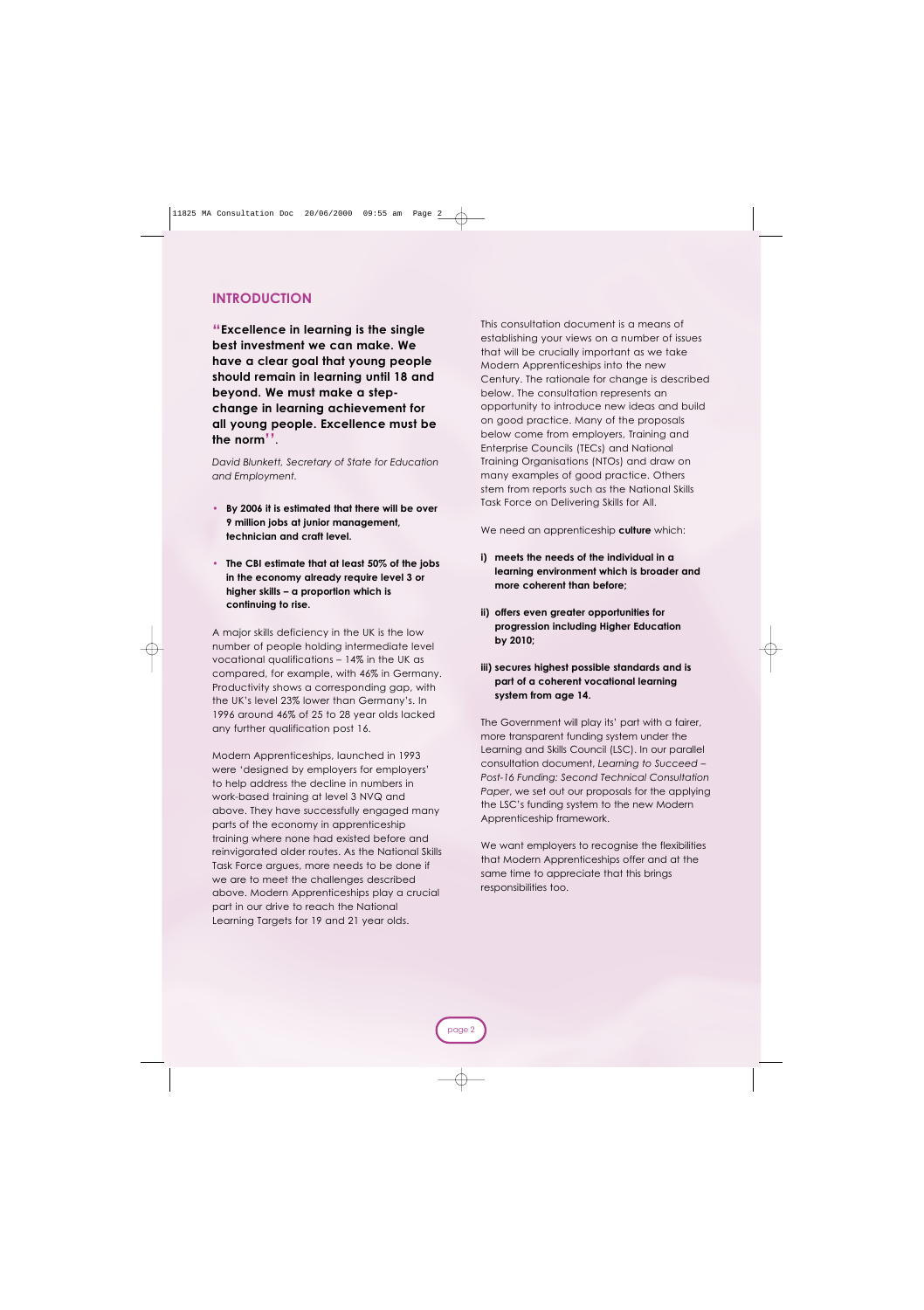We have already changed the name of National Traineeships in line with the recommendations of the National Skills Task Force. They are now known as Foundation Modern Apprenticeships (FMA). Alongside Advanced Modern Apprenticeships (AMA) at level 3 this option will secure a ladder of progression in vocational learning. Throughout this document we refer to these initiatives together as Modern Apprenticeships, measures aimed at FMA or AMA specifically will be identified as such.

Finally, these proposals relate to England only.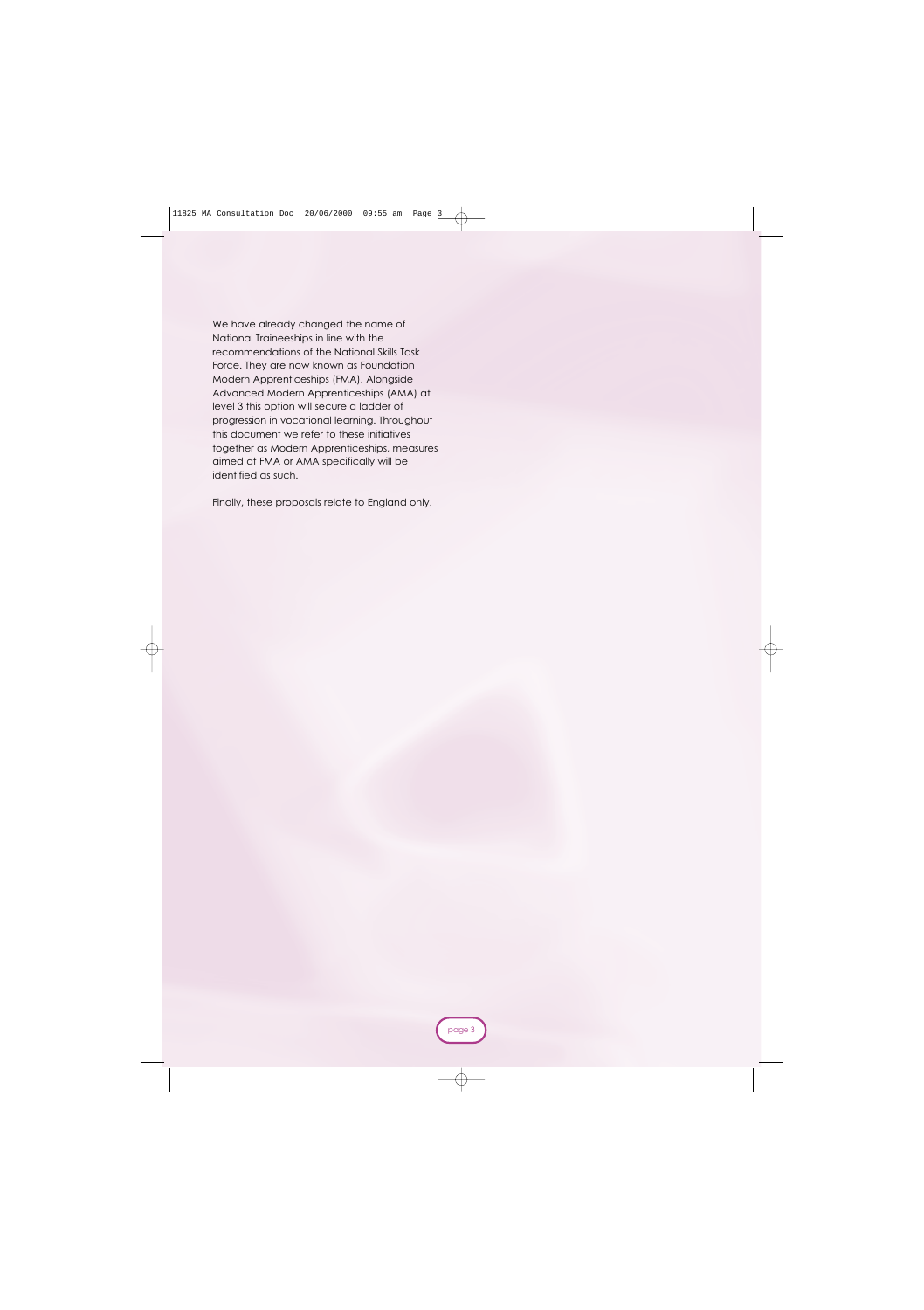#### **RATIONALE FOR CHANGE**

#### **Modern Apprenticeships: What are they?**

- They lead to NVQs Level 3 (Advanced), Level 2 (Foundation)
- And include Key Skills and Other Qualifications required by industry
- The training is framework based
- The frameworks are designed by NTOs, funded via TECs, supported by the Careers Service and delivered through employers and training providers
- Have high levels of employed status (Jan 2000: 95% MA; 70% NT)
- An MA & NT Advisory Group (MANTRA) approves frameworks and advises on policy, promotion and performance

In April 2001 the major changes in the training structure outlined in the White Paper 'Learning to Succeed 1999' will begin to take effect, along with changes to careers advice and quidance, services to small business, access to qualifications and a new inspection regime. This means the time is right to review Modern Apprenticeships.

We know that there is also work to do on improving the performance of existing National Traineeships and Modern Apprenticeships in some areas:

**•** Issues of poor retention, attainment and completion are currently being addressed by TECs and partners through our Quality Strategy. The strategy aims to ensure that a good start is made in improving quality in the run up to the new arrangements. In its' consultation document "Raising Standards in post 16 learning" published on 26th May the Department proposes how the LSC and ES will work with partners to raise standards of post-16 education and training.

- **•** Framework compliance is an issue that many NTOs are concerned about. The NTO National Council is working with Training Standards Council (TSC) in tackling this problem.
- **•** The Training Standards Council has highlighted poor initial assessment, lack of trainer skills and qualifications and problems integrating key skills as major areas of concern for Modern Apprenticeships.
- **•** The National Skills Task Force recommended enhancing Modern Apprenticeships in a number of important ways, including the introduction of Foundation Modern Apprenticeships to replace National Traineeships and the need for explicit assessment of underpinning knowledge and understanding in MA frameworks.

**The Department and its partners are doing a number of things to address these issues but we need to consult further on the way ahead. We want a system which still has employers in the lead on design and in which standards are paramount. The new framework must carry with it the flexibility to enable employers to deliver what they want in the way that they want it. But it must also ensure that young people who opt for apprenticeships rather than further full time education develop their general skills and have the opportunity of progressing to an expanded higher education system. It must be rigorous and yet pragmatic. Most of all it must build on the excellent progress that we have made since 1993. This has changed Government supported work based training for young people from the often last ditch option of failed YT to a new improved route of choice for those young people who do not wish to stay in full-time further education**.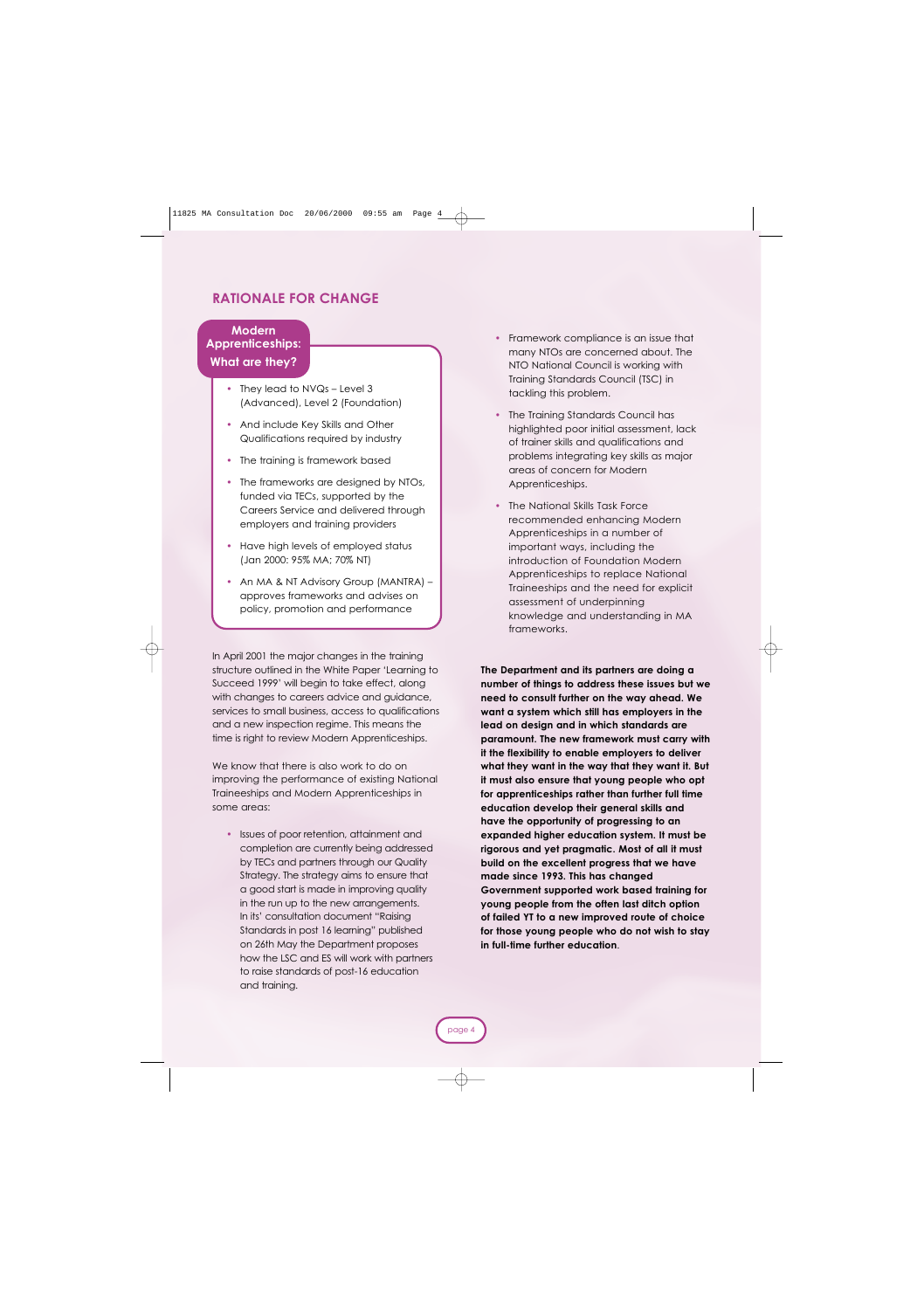This document will examine each of the proposed changes to the framework giving further detail on the background and then posing several key questions on which we would appreciate your views. This is not to limit your comments on the proposal or any other matter relating to Modern Apprenticeships. Throughout our key interest is on innovative solutions which offer young people choice in reaching their goals.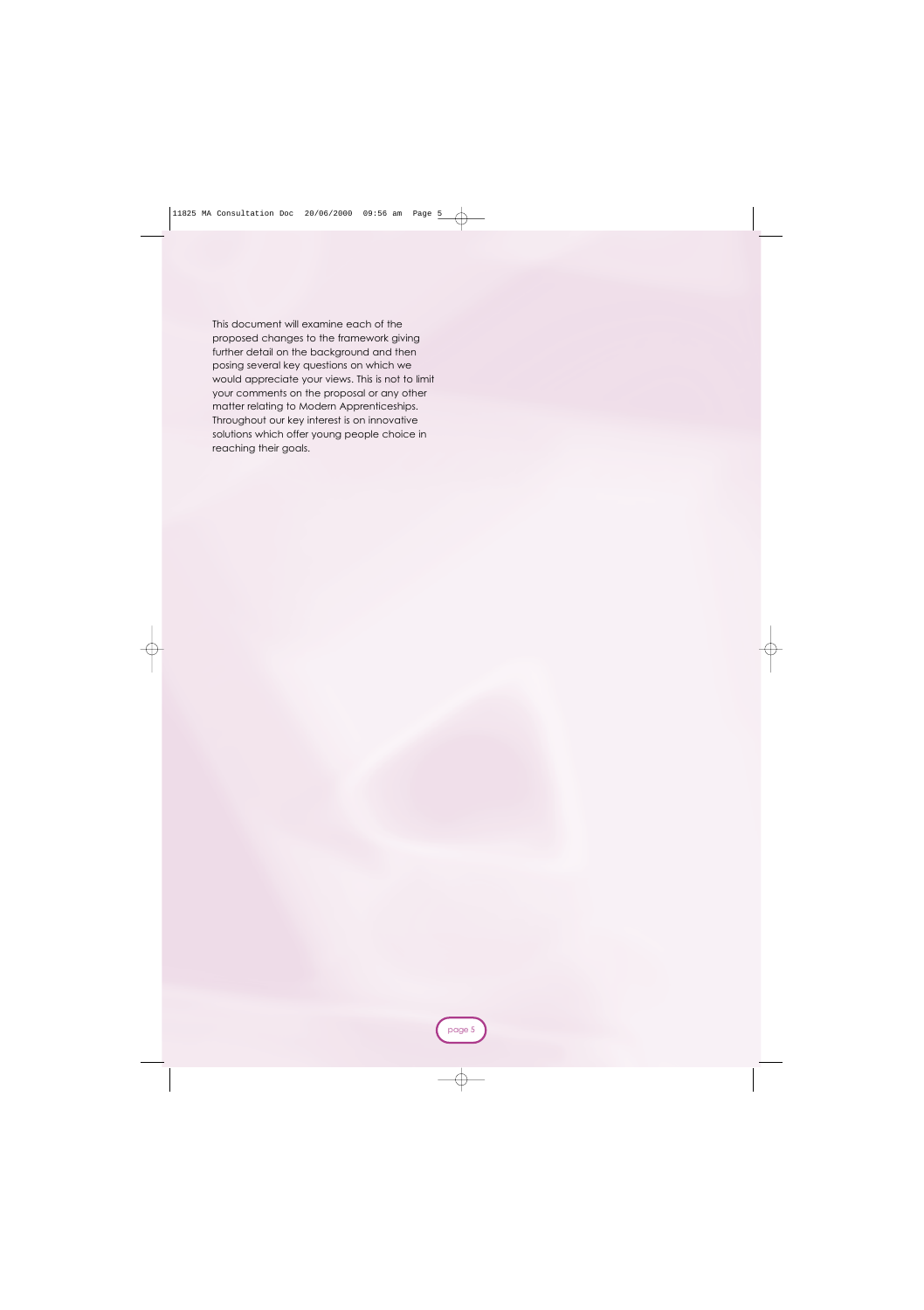#### **THE PROPOSALS**

#### **1. Increasing the 'taught' element, underpinning knowledge and understanding needed for the job.**

The National Skills Task Force second report highlighted the need for qualifications which provided underpinning knowledge and understanding for all apprentices. This would enable them to deepen their competence and to progress to higher levels of learning. The Government would like to see separately assessed and certificated underpinning knowledge and understanding as a part of all Modern Apprenticeships.

Though relevant knowledge is incorporated currently within NVQs, it is usually not brought together in a manner which easily enables explicit teaching and coherent assessment. The Government believes that a sound and structured approach to underpinning knowledge is particularly valuable to young people starting out in an occupation and hoping to progress within it, including the chance to progress to relevant courses within higher education.

Young people entering apprenticeship need to know not only the technical theory underpinning their occupations, but also to learn about their rights and responsibilities as employees (which differ between occupations), for example those concerned with health and safety and equal opportunities, to understand the particular disciplines and means of representation that apply, and to appreciate how their chosen occupation is affected by matters of public concern and regulation. These matters are often currently included in good induction programmes, but would benefit from formalisation so that NTOs can be assured that they are properly covered, trainees get credit from their appreciation of them, and new entrants to an occupation start from a common base.

Already in a number of sectors, specialised taught qualifications, very much of the nature we envisage for technical certificates,

complement the practical training embodied by the NVQ at the core of the apprenticeship. Such qualifications serve also:

- **•** to give options for people on more general vocational courses to specialise in preparation for entering a particular occupation;
- **•** to open up routes to relevant higher education courses, particularly at Foundation Degree level;
- **•** to act as a useful introduction to a particular occupation for people considering returning to the labour market, or making a change within it, without access to relevant work experience.

With technical certificates we want to spread these patterns outside the relatively few sectors where such courses are incorporated in apprenticeships, and – by giving industrial sectors a specific role in recognising these qualifications – to foster rationalisation of qualifications through clear occupational route maps.

The National Skills Task Force suggested that these aims might be served by 'related vocational qualifications' which would relate to individual NVQs. The knowledge and understanding must indeed relate to particular NVQs, but, as a general title this is likely to cause confusion, as it will not immediately be apparent to the public what they are related to. The government intends to refer to these qualifications as 'technical certificates', though we expect individual and distinctive titles which carry meaning in their sectors to be generated by NTOs and awarding bodies, in consultation with the QCA.

In many sectors, it will be a major task to develop technical certificates, involving the appraisal, adaptation and rationalisation of many qualifications currently being delivered and in some cases the development of new qualifications steered by the NTO, within parameters set by the QCA. The Government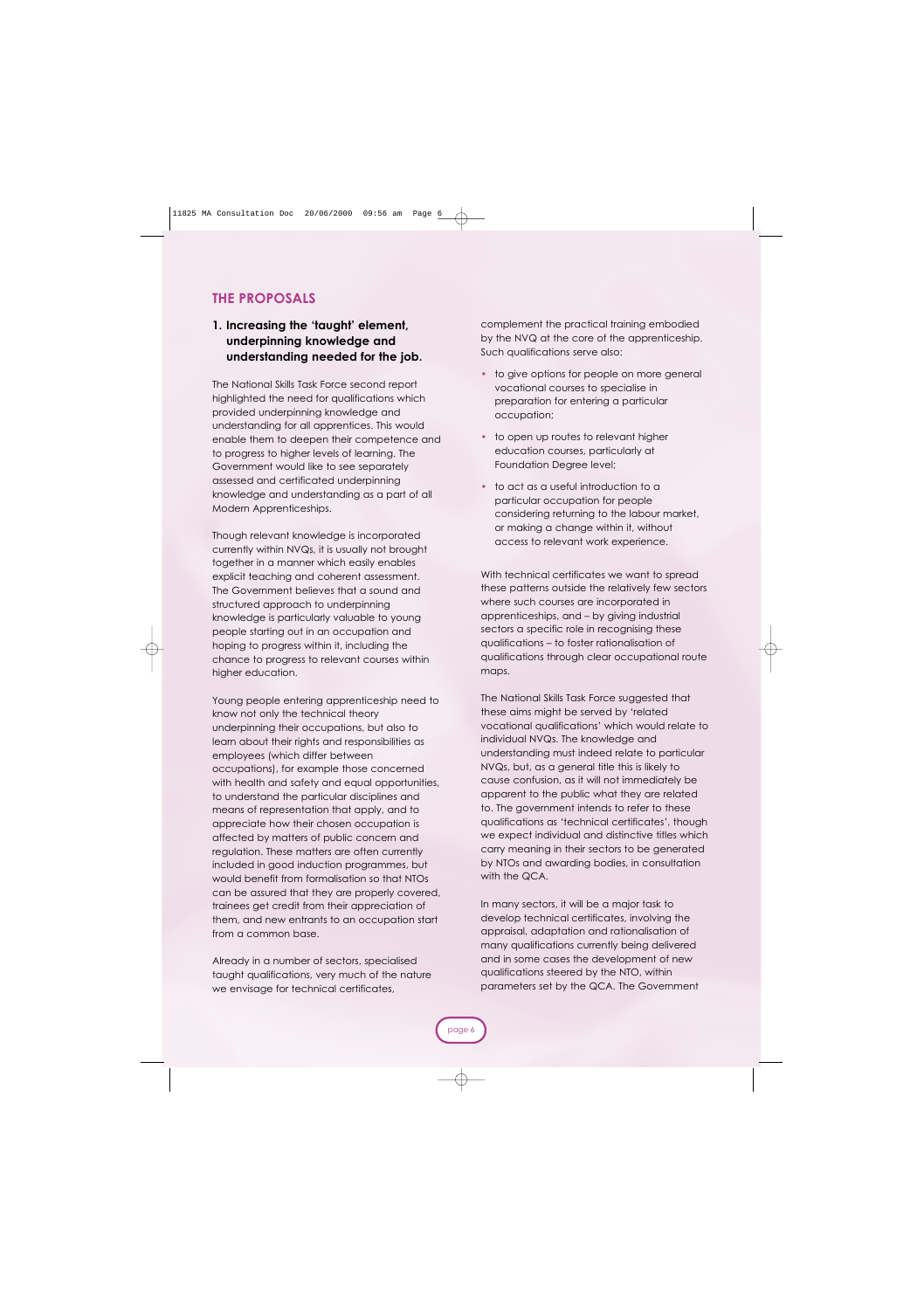will make available funds, through the QCA, for NTOs – involving awarding bodies and experts in vocational teaching – to develop or adapt technical certificates, in full consultation with their sectors.

Incorporating technical certificates into Modern Apprenticeship frameworks is a major step. Though the equivalent of day release is likely to be a good guideline as to their size, there will no doubt be a variety of methods for their delivery, including work books and special projects. However, there must be rigorous assessment to ensure that young people are treated equally and that their technical certificate is valued once gained.

A number of young people taking Modern Apprenticeships pursue vocational A levels or vocational GCSEs alongside their NVQs. For some this may well be a more appropriate course than a relatively specialised technical certificate. We would envisage therefore that – depending on the sector concerned – such qualifications might be nominated as an alternative to the technical certificate as fulfilling the vocational education component of an apprenticeship. Of course some young people may have gained these qualifications before entry to a Modern Apprenticeship, and sectors will wish to consider whether further, specialised vocational education is needed to supplement these courses, or whether such entrants can be considered to have fulfilled the vocational education requirement for the apprenticeship.

There are a number of issues around the development and delivery of technical certificates on which we would appreciate your views.

### **Q1**

Are there currently qualifications broadly equivalent to technical certificates? What are they and can they be adapted to fulfill the aims set out above?

**Q2**

To what degree will it be right to specify a schedule of teaching as well as a scheme of assessment in these qualifications, and to what degree of detail should this be done?

# **Q3**

Is it reasonable to class vocational A levels and vocational GCSEs as fulfilling the essential purpose of providing underpinning knowledge and theory, and if so should they be regarded as an alternative, for the purposes of modern apprenticeship completion, to a more specialised technical certificate?

In some sectors requirements for teaching and external assessment of knowledge are already features of their NVQ. It is reasonable in such cases to class this arrangement as fulfilling the purposes of a technical certificate, or would it be preferable to 'decouple' the theoretical from the practical elements? Are there other qualifications which already marry assessment of practical competence to occupational standards with the teaching and external assessment of knowledge? **Q4**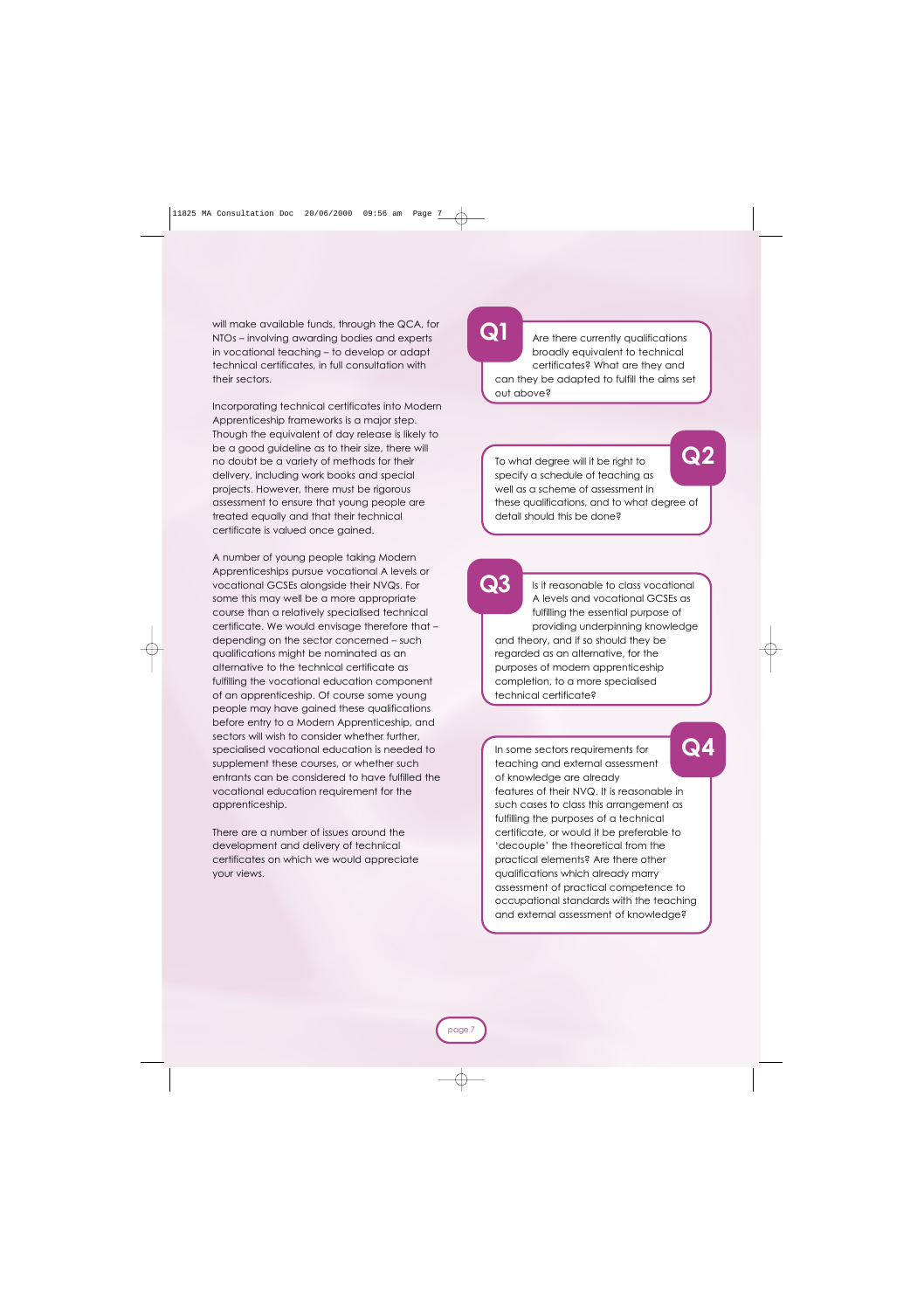#### **2. Key Skills**

The Government is committed to key skills. We want all young people to develop these skills which are vital to success in working life and lifelong learning. This is why key skills will remain integral to all Modern Apprenticeships.

It is also why a new qualification is being introduced from September this year incorporating the three key skills of communication, application of number and information technology. Candidates will be able to gain the full qualification if they have passed an objective test (or have previously gained equivalents within education) in each of these skills as well as showing – as now – evidence of their ability to apply and select these skills within a range of different work settings.

The Government wants wide take-up of the qualification in all 16-19 settings. We are encouraging training providers to offer – and trainees to accept – opportunities to take the new qualification from September at the level or levels appropriate to their needs and abilities. We are supporting the introduction of the qualification with a large support programme for teachers and trainers, with a distinct strand for work-based training.

From September 2001 we propose to reinforce this approach by placing an obligation on all providers of Modern Apprenticeships to ensure that trainees have opportunities to gain the key skills qualification. Providers will be judged by the degree to which their trainees achieve the qualification.

There are separate but related issues over what achievements in key skills should be required in order for a trainee formally to complete a modern apprenticeship. These are primarily for the industries themselves to determine. Accordingly, again from September 2001, those responsible for each framework will be able to specify both *which* key skills and at what *levels* will be necessary for successful completion of a Modern Apprenticeship.

Framework designers will also have freedom to include the wider key skills (working with others, improving own learning and performance and problem solving). These will continue to be available as key skills units but not as qualifications in their own right.

Though we believe that the mix of key skill requirements should be primarily for framework designers, we consider there is a strong case for establishing a national minimum for full attainment of the new qualification at level 2 in application of number and communication as a condition for completion of **all** Advanced Modern Apprenticeships. Though many, if not all, sectors will want to go beyond this, such a requirement would secure firm standards in the basics, as well as the vocational aspects of Modern Apprenticeships, and aid public understanding. Such a level of attainment in the basics is likely to be in any case necessary in order to cope with the demands of technical certificates at the advanced level.

For new entrants between now and September 2001, the existing requirements for achievement in key skills will be maintained whereby attainment of the three key skills, application of number, communication and IT is required through a portfolio of evidence.

Should the attainment of level 2 in communication and application of number be made a baseline requirement for the completion of an Advanced Modern Apprenticeship in respect of those entering from September 2001? **Q5**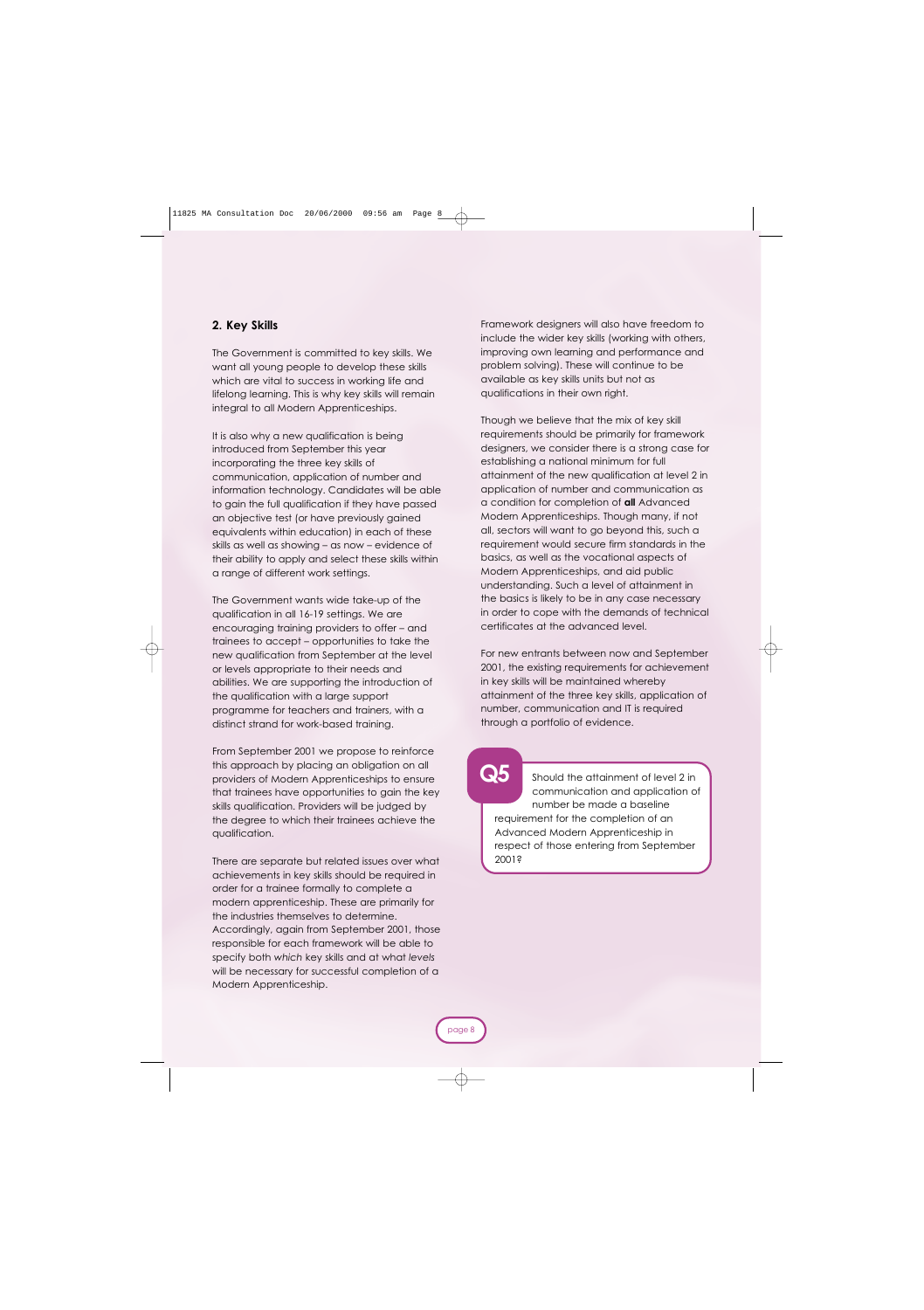#### **3. Requirement for a specified period of off-the-job training in colleges or with other training providers**

The vast majority of Modern Apprenticeships already involve a period where young people study off-the-job, or at least out of the immediate workplace. The arrangements we have described for technical certificates and key skills are likely to make off-the-job training more common. Although 'know how' is certainly acquired on the job, its consolidation and organisation into enduring concepts needs structured reflection and specific instruction. Off-the-job experience also gives apprentices the chance to pool collective experience and to learn from each other.

We believe that a common expectation about offthe-job training would aid both quality assurance and constructive participation by employers and young people, who would know what their respective commitments would be likely to be. It would also aid the organisation of appropriate courses by colleges and training providers.

The Government wants to see all Modern Apprentices involved in at least the equivalent of one day per week of off-the-job training, integrated into the programme of on-the-job training. Sectors, however, may make demands in excess of this. What is important is that these minima are clearly stated.

There are many ways of defining and delivering off-the-job training, and we know that there are innovative solutions developed by employers with colleges, private training providers and higher education institutions. We would welcome views on the different ways of organising this. The way knowledge is delivered can be traditional or through distance- and open-learning methods. A great deal of good practice has been developed in various industries to enable young people's learning to be related clearly towards their on-the-job experiences, and to avoid repeating items that they have already covered, either on-the-job or in previous courses.

Clearly if the young person is to be away from

their work situation then productivity loss will be a consideration, as will the provision of study facilities. The Government's preference is to see these facilities off the premises in colleges or with other training providers but we would be interested to hear from employers and providers of learning who have means of delivering knowledge in a structured manner at the workplace – especially those using ICT technologies. We are also interested in incompany training facilities and examples of costs of these arrangements.

Periods off-the-job could be used to supplement apprenticeships in a number of ways beyond the requirements of the framework. For example individual guidance, intensive tuition, where needed in literacy or numeracy, and 'extension' studies such as foreign languages. It is unlikely that such matters can be laid down as appropriate for all, but there may be a case for designing 'space' within the overall off-the-job minimum for such activities to take place.

Obviously the length of time required off-the-job will depend largely on the content of the technical certificate and other requirements of the apprenticeship framework. We will be working with QCA and selected sectors to model arrangements where a taught element is specified.

### **Q6**

What positive or negative impact would this have?

How can this learning time be organised so it is most effective and least disruptive to employers? **Q7**

## **Q8**

Should the minimum period be confined to the requirements of the technical certificate and key skills, or should additional time be built in

to give the opportunity for optional studies, recognising that this would be at the expense of on-the-job training?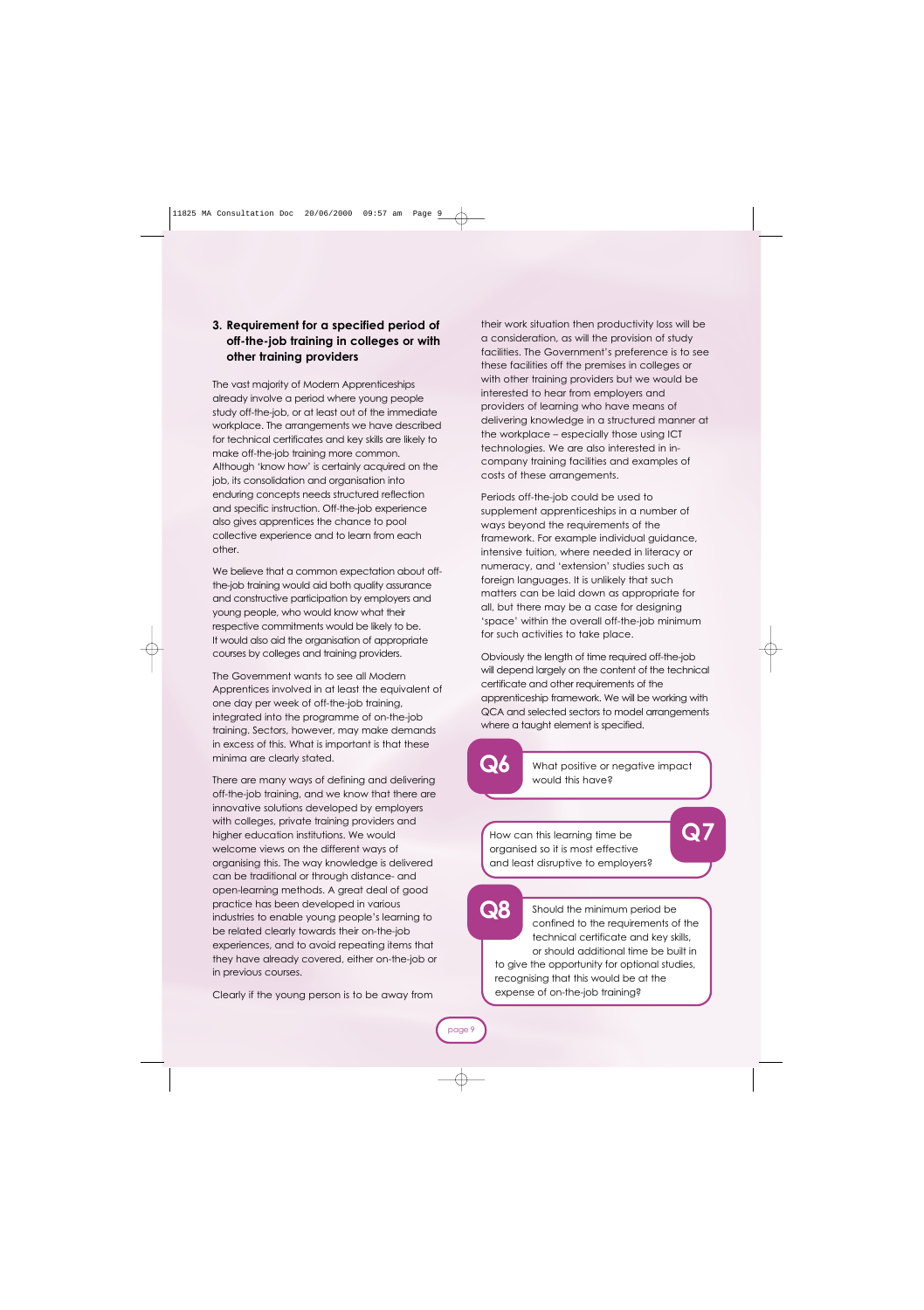#### **4. An Apprenticeship Diploma**

The strengthening of the basis of the apprenticeship, outlined in this document, involves young people taking a number of additional qualification components and undertaking a more structured programme, linking off- and on-the-job learning.

The reforms we have outlined will give a firm basis for high quality apprenticeships, resting – in terms of formal qualifications – on a trio of a practically based NVQ, vocational education covering relevant knowledge, and attainment of key skills. Each of these components can be, and are currently being, taken by others outside the apprenticeship pathway. This serves to indicate that apprenticeships are part of a wider public training and education system.

The Government believes that there is a merit in providing a single and highly recognisable award to bring together the three components of underpinning knowledge, key skills and vocational specialisation. A nationally recognised Apprenticeship Diploma, the attainment of which would require the combination of these elements, would demonstrate that its holder was qualified for skilled work and, at the same time, capable of progression into further learning, including higher education.

We envisage that the Apprenticeship Diploma would be awarded by the appropriate NTO within the national qualifications framework. This would allow each Diploma to be customised to meet the needs of employers in different sectors while, at the same time, ensuring consistent national standards and a firm national identity. The Apprenticeship Diploma would also secure a framework for partnership relationships between employers and education providers, within the context of the establishment of the Learning and Skills Council.

More specifically, the Government thinks that an Apprenticeship Diploma is required to:

- **•** show that apprentices have achieved both breadth and depth and, in particular, the three components of underpinning knowledge, key skills and occupational or vocational specialisation;
- **•** signify to employers that an apprentice has fully completed their education and training;
- **•** provide a form of certificate which will be recognised and trusted by further and higher education providers and, thereby, provide a means of progression to the new Foundation Degrees or other learning;
- **•** provide a framework for parity of esteem and a means of recognising the attainment of vocational A Levels and vocational GCSEs as an alternative to a technical certificate;
- **•** provide a ladder of progression for those taking vocational courses in full-time education so that they could go on to attain the Apprenticeship Diploma by supplementing these education-based components with occupational competence and specialisation;
- provide new incentives for young people undertaking vocational learning to ensure that they fulfil their potential.

Would a formal Apprenticeship Diploma serve to enhance the public status of apprenticeship within the national education and training system? **Q9**

### **Q10**

How could an Apprenticeship Diploma best admit qualification attainments gained in other contexts, so that it facilitates both progression and greater breadth of achievement for young people outside government-supported training as well as those on Foundation and Advanced Modern Apprenticeships?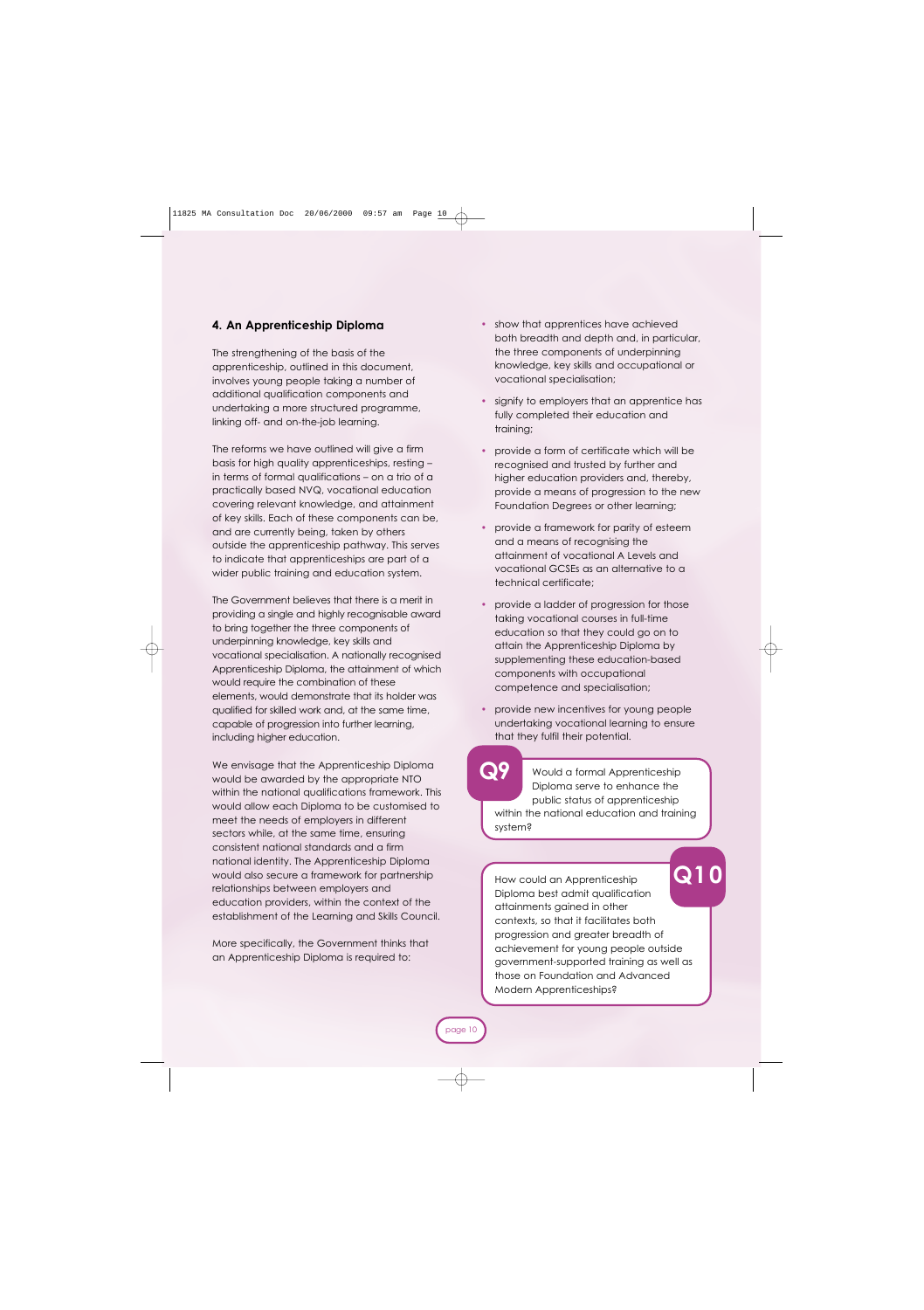#### **5. Minimum Periods of Training**

There are two aspects to this proposal. Firstly the specification of a minimum off-the-job period will have consequences for the minimum time taken in training overall. We would welcome views on how the knowledge, key skills and vocational elements can be combined effectively to produce an optimal training time for a typical trainee.

The second element is the evidence of the freedom that employers and training providers have to train young people at a pace that suits the individual and employer is sometimes being abused. There are too many cases where young people are achieving qualifications too quickly. This may be a problem of weak verification or a product of intensive off-the-job training without sufficient workplace practice. There are a number of sectors which would like to see minimum periods of training introduced to ensure that young people are able to integrate the skills acquired off-the-job with their experience in the workplace.

Of course there is no intention to ignore Accreditation of Prior Learning which is integrated within the proposals for the Apprenticeship Diploma, but minimum periods would help young people, employers and trainers understand what is involved and put them in a better position to ask questions if this minimum is being undercut.

### **Q11**

Can improved LSC inspection and quality assurance arrangements ensure training is done properly without the need for minimum periods of training?

How can the minimum period be identified?

**Q13**

What other measures could be used to dissuade/prevent providers from pushing young people through training too quickly?

**Q12**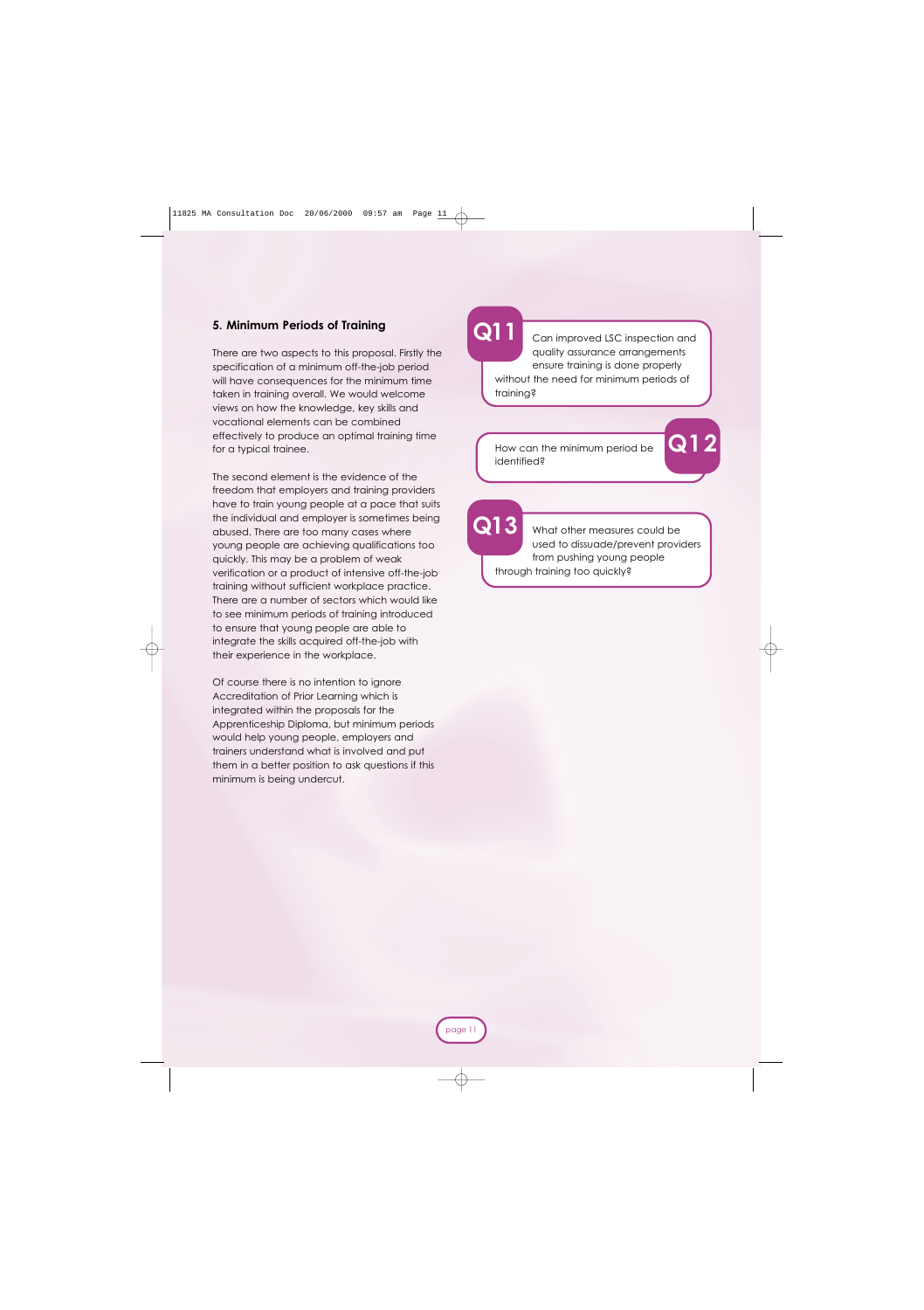#### **6. Entry Requirements**

Originally the Government set targets for starts on Modern Apprenticeships and targets for the numbers in training. There is some evidence that this led to a concentration on entry numbers. We need collectively to shift our attention to the need for outcomes.

It is unfair on the young person and nugatory work for both trainer and employer if the training is not appropriate for the individual. The latest reports from the TSC indicate that there is insufficient attention to initial assessment of Modern Apprentice and this is symptomatic of the problem. The issue of better initial assessment is covered in the section on better support for young people.

This proposal is that a more pragmatic and immediate measure is to introduce tighter entry requirements within the frameworks. The technical certificates we envisage are likely to require at least a level of basic ability in literacy and numeracy. Young people need to be aware of the threshold which is the minimum requirement to successfully complete the qualifications involved in a Modern Apprenticeship.

The balance between educational achievements and potential to acquire skills is a difficult one and the Government would not wish to see entry requirements that were exclusively educational. We would also be interested to know more about those industries who apply some pre-entry testing and "work taster" exercises to ensure that young people were better aware of the challenges that lay ahead.

### **Q14**

Should entry requirements apply to Foundation and/or Advanced Modern Apprenticeships?

Should the entry requirements explicitly include reference to the basic skills of literacy and numeracy?

**Q16**

Should entry requirements set down nationally be based purely on educational qualifications?

Should entry requirements be set by employers, NTOs – in frameworks, or by Government through the DfEE or through LSC or all these (and/or other) organisations working in partnership?

**Q17**

**Q15**

**Q18**

If Government set minimum entry requirements of, for example, GCSEs in both Maths and English at A\*-C or key skills at level 2 for AMA – what would be the effect on recruitment?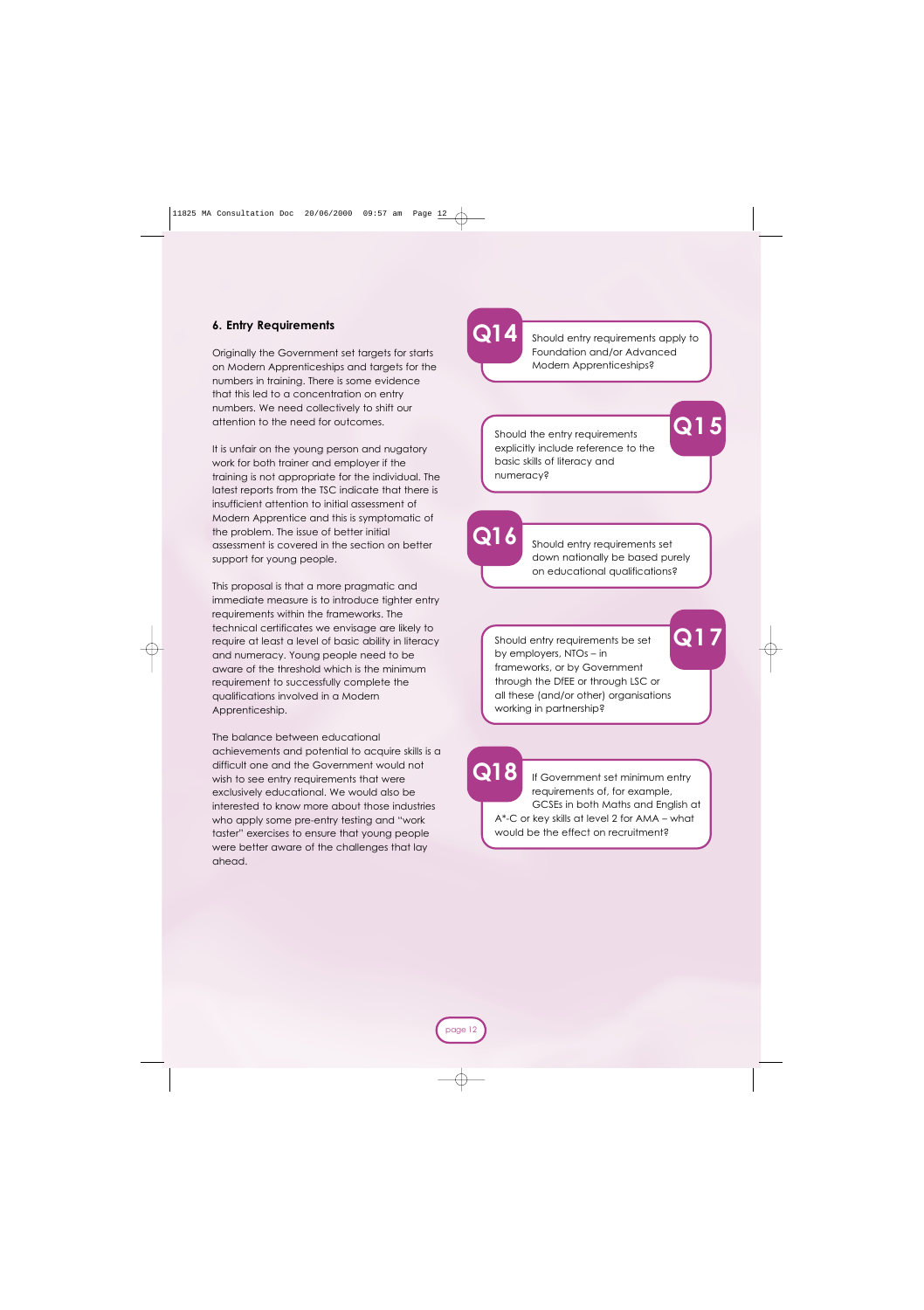**The Government is considering some issues which have longer term impact and require more detailed planning and costing. These are included in this second part of the consultation document and again your views in general and on the specific questions would be very much appreciated.**

#### **7. Guaranteed Apprenticeships**

There are still a number of young people undergoing training which is not geared to specific occupations under the arrangements known as 'Other Training'. It is our intention to reinforce the occupational relevance and attractiveness of Modern Apprenticeship Framework based training to encourage more young people and employers to choose Modern Apprenticeships and not 'Other Training'. Over time the Government expects the apprenticeship route to replace any other residual training. The FMA route currently has some 70% of participants in employment. A meaningful guaranteed apprenticeship must provide participants with:

- (i) a training place which is occupationally specific; and
- (ii) a job or work experience which reflects the occupation.

The challenge here is very great and the key issue with a guaranteed apprenticeship is that a participant must be capable of achieving it. To that end we would welcome views on the feasibility of guaranteeing an apprenticeship to all those who are capable of seeing it through to completion and the practical implications of such a guarantee.

### **Q19**

What are the key issues and obstacles to be addressed in developing and delivering such a guarantee, and how might these be overcome?

Should a guaranteed place be linked to a guaranteed employment opportunity for the duration of training?

**Q21**

What happens to young people who are not capable of achieving Foundation Modern Apprenticeships?

**Q22**

**Q20**

Should non-specific FMA, that is one not produced by an NTO or specific to a sector, be available in industry where no FMA framework currently exists?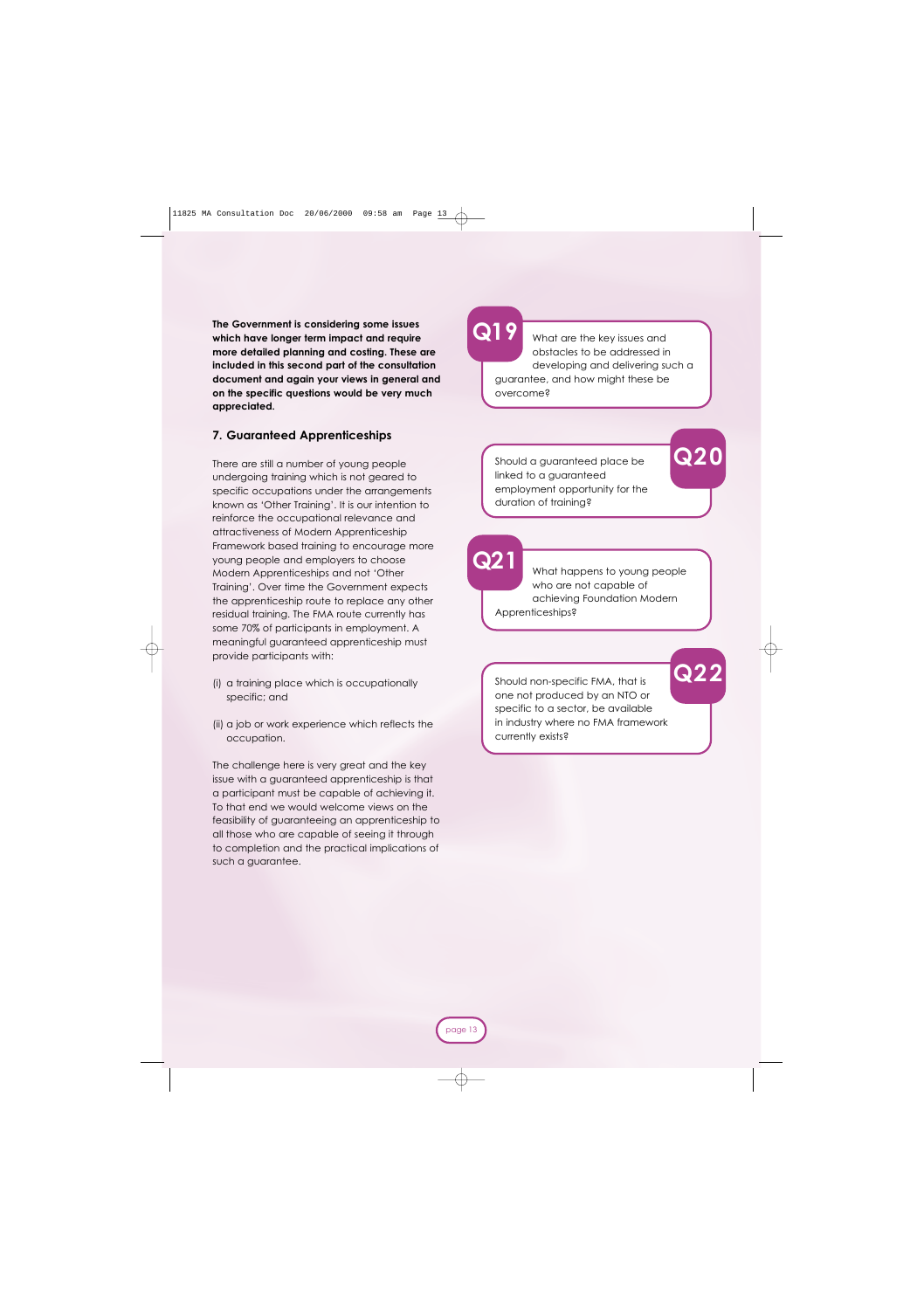#### **8. Better Independent Monitoring**

Currently TECs and training providers monitor training on a day to day basis, the TSC inspects and reports on the quality of providers and NTOs take an overview of the performance in their sectors. A great deal has been achieved as a result of the increased emphasis on quality of training through the work of TECs, providers and the TSC.

The Department produces a greater range of statistical information including sector analyses which illustrate the performance of each of the frameworks. There has been excellent cooperation between the partners in improving the quality of and timeliness of the reports.

We wish to take this further combined with the qualitative data that we get from inspection reports. The Government would like to give NTOs a greater role in monitoring, especially given their role on establishing sector workforce development plans and advising the LSC. Monitoring performance of Modern Apprenticeships will be an important part of the advice they are able to give to the LSC for planning purposes.

There may also be a role for young people in providing feedback on the quality of training.

Under the proposals put forward in the consultation document "Raising Standards in post 16 learning" all post-16 education and training providers will be subject to the same degree of rigour in assessing the quality of their provision. Work based training funded by the LSC will be independently inspected by the Adult Learning Inspectorate (ALI).

# **Q23**

Who should be involved in the independent monitoring of Modern Apprenticeships?

**Q24**

How can this be used to improve performance and improve the quality of the experience for the individual?

**Q25**

Should there be a forum for young people to give their opinions on the quality of their training?

In the longer term, would centralised Internet-based tracking of the progress of apprentices be worthwhile, (as happens in Eire)? Who should be responsible ? **Q26**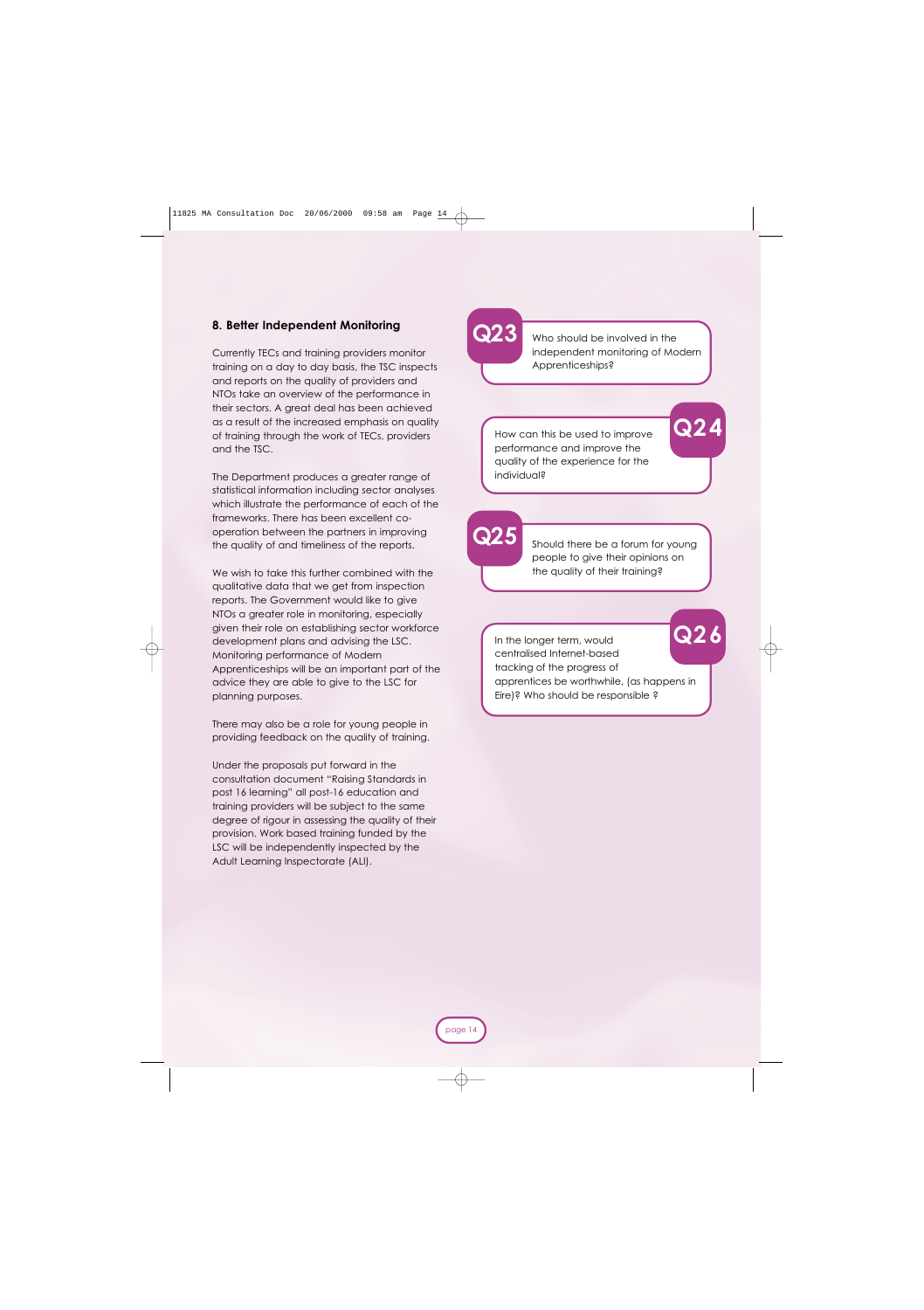#### **9. Better Support**

There should be better support for young people, employers and training providers. Where it is provided by the best TECs and providers the difference in achievement is readily apparent.

In the key skills area there is a great deal of demand for help and advice, materials and good practice models. We are working with Learning for Work, the key skills project managing agency, to ensure that this support for key skills is in place.

There are other areas where support to practioners is needed. NTONC has done a great deal of work in supporting NTOs in their work on registration and certification through the Key Operating Principles document and through the NTONC website. There is also work being undertaken linking quality assurance with the TSC inspection regime through work on the framework compliance checklist.

The Government sees a greater role for LSCs and NTOs to support employers and training providers in providing a quality experience for apprentices, through:

- i. better initial assessment,
- ii. better mentoring and support in training,
- iii. better trainee complaints procedures and,
- iv. where appropriate support through the NTO of a greatly enhanced series of support mechanisms for young people.

We are entering a new environment for the support of training agreements. Government through the LSC will be able to take a closer role in monitoring the progress of the individual. Some have made the case for Government to produce a stronger Training Agreement for use by the employer and apprentice which signals the commitment to training. We will be examining this issue closely.

It is clear that where TECs, employers and providers provide support for young people the process is enhanced and more cost effective.

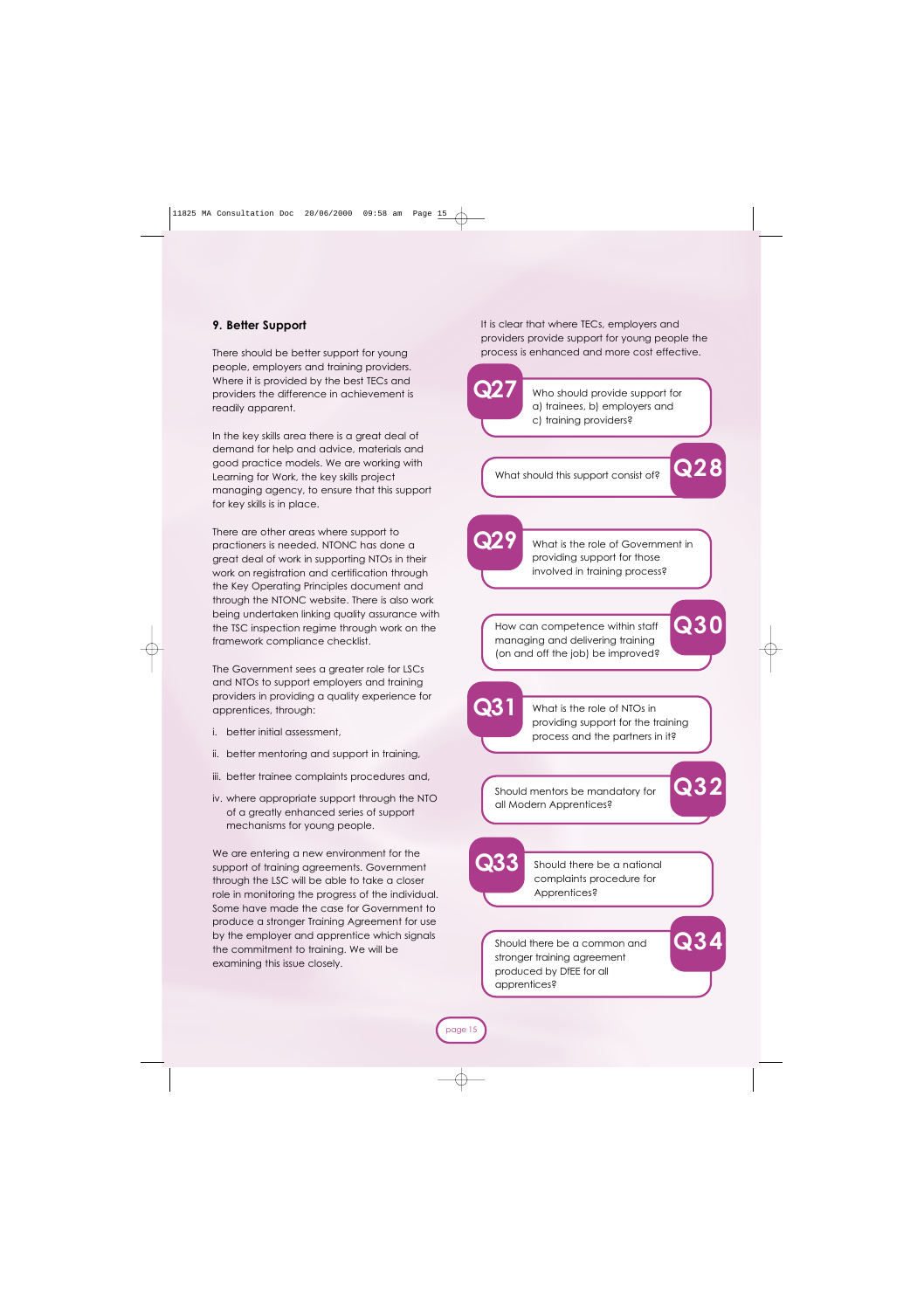#### **10. Employers**

National Training Organisations (NTOs)/ employers have played a vital part in the design and implementation of MAs and it is critically important that this continues. TECs have made no less valuable a contribution and their role will be subsumed by the LSC after April next year.

Many employers report favourably on MAs and endorse the broad thrust of the proposed changes as raised in other forums. However, we want to hear of any concerns, reservations or alternative suggestions employers might have and would especially like to hear from employers who are not involved in MA, the reasons why and what could be done to help them to become involved.

In particular we are keen to work out better arrangements through local LSCs and the new Small Business Service (SBS) to help small businesses with Modern Apprenticeships. The successes of both Group Training Associations and more informal consortia stand out as a key way to encourage their involvement. Modern Apprenticeships also feature as an important option for many small businesses seeking advice from the Small Business Service on the development of their workforce.

The Small Business Service (SBS) will offer a range of advice, guidance and support to all small businesses seeking to develop and grow, including where appropriate, Modern Apprenticeships. Businesses will be able to access that advice and support through the SBS local network of Business Links and through National Information and Advice Gateway accessed through a single national telephone number and the internet. The SBS will work closely with the local Learning and Skills Council and local learning providers to ensure that small businesses receive the necessary support to maximise the benefit to the employer and apprentice throughout the apprenticeship period.



What are the main barriers for employers considering participation in Modern Apprenticeships?

How have TECs and Awarding Bodies been able to help small enterprises in making MA work? **Q36**

**Q37**

What type of support should the Small Business Service make available specifically to SMEs seeking to take on a Modern

Apprentice?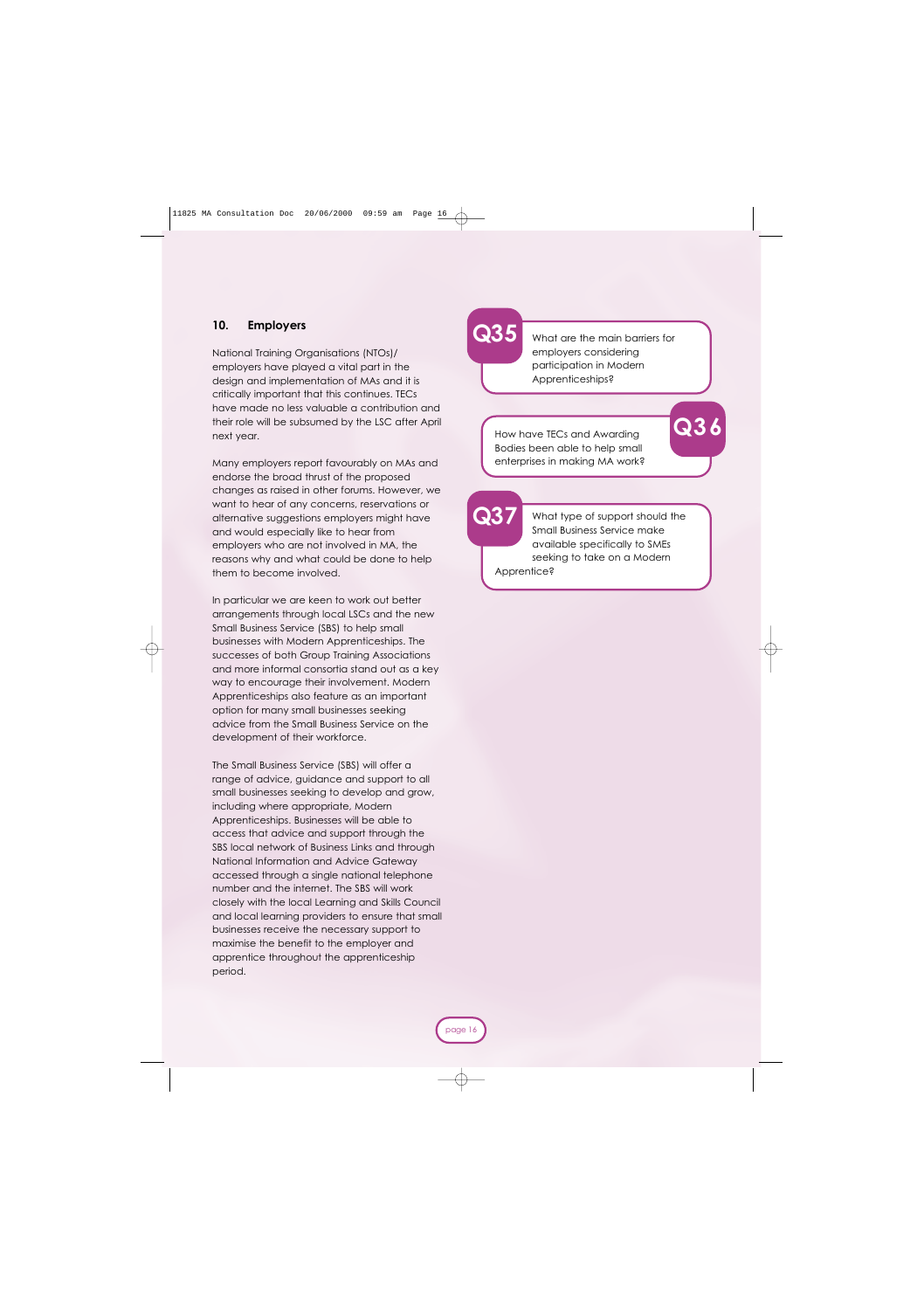#### **11. Financial Incentives for Employers and Awards for Trainees**

Experience from overseas suggests that incentivising the achievement of milestones and completion of training works for both employers, training providers and trainees. This should be distinctly different from an output related payment system which postpones payment for providers and employers until the end of training. An incentive system must work over and above such a payment mechanism. The level of awards must be sufficient to make completion an attractive option but not so great as to encourage "no risk" training, that is, it should not encourage recruitment of those only sure of completion.

> What measures would better incentivise completion and achievement?

**Q38**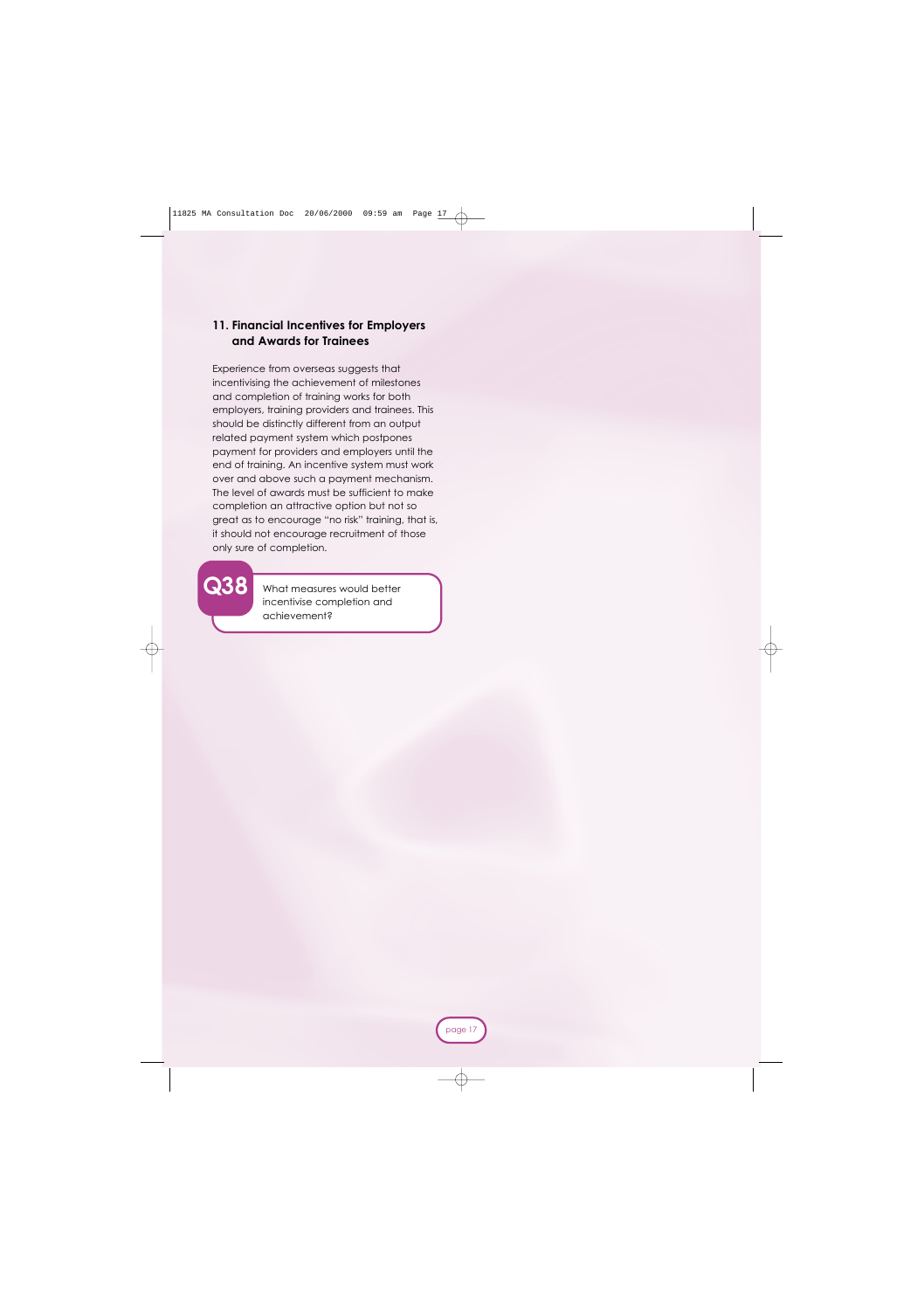#### **12. Approval or accreditation of Employers who want to employ MAs**

This idea has been used with success in a number of EU countries. The key attributes of a successful employer's involvement in training could be identified and used as criteria. Like IiP, this "kitemarking" could be recognition of excellence which allowed trainers to be offered dispensation from some of the LSC or Inspectorate mechanisms. It must link into LSC quality mechanisms and the process of the new inspectorate. But most importantly it must offer to lift some of the burden of paperwork for those who achieve the standards.

The system should encourage excellence, sharing of good practice and provide a minimum quality standard for the involvement of employers in Modern Apprenticeships. But moving toward a standard will take a long time and require a good deal of attention to the training of trainers

The LSC will apply a range of quality criteria when selecting the provision which it funds, and that those criteria are the subject of consultation/development. Quality will then be assured through the process of inspection, self assessment and action planning. There will be a strong focus on continuous quality improvement and the local LSCs will have a responsibility and capacity to support that process.

**Q41**

How should the system be implemented, in particular who should monitor its progress, NTOs, the Inspectorate or the LSCs?

**Q42**

Should approval or accreditation extend to training provision through training providers also?

The funding system must underpin these proposals. The arrangements we propose in our consultation document *Learning to Succeed – Post-16 Funding: Second Technical Consultation* are designed to make the funding of the new Modern Apprenticeships fair, transparent, coherent and consistent nationally. The funding will comprise programme costs – dependent on the type of apprenticeship framework – and weightings that reflect the varying costs according to the occupation or sector. We are proposing that there should be a Rates Advisory Group which will advise the LSC on the funding levels and differentials. Their work will be helped by the modelling and data collection work that we have been doing and which will continue over the summer.

**Finally as these proposals involve some major changes in Modern Apprenticeship policy we would welcome any general comments on their desired effect, the benefits and any pitfalls.**

Should the long term aspiration be that all employers involved in Modern Apprenticeships be approved to do so?

Who would draw up the approval criteria?

**Q39**



page 18

**Q40**

Overall, do the proposed reforms meet your perception of the need for change? Do they go too far or not far enough?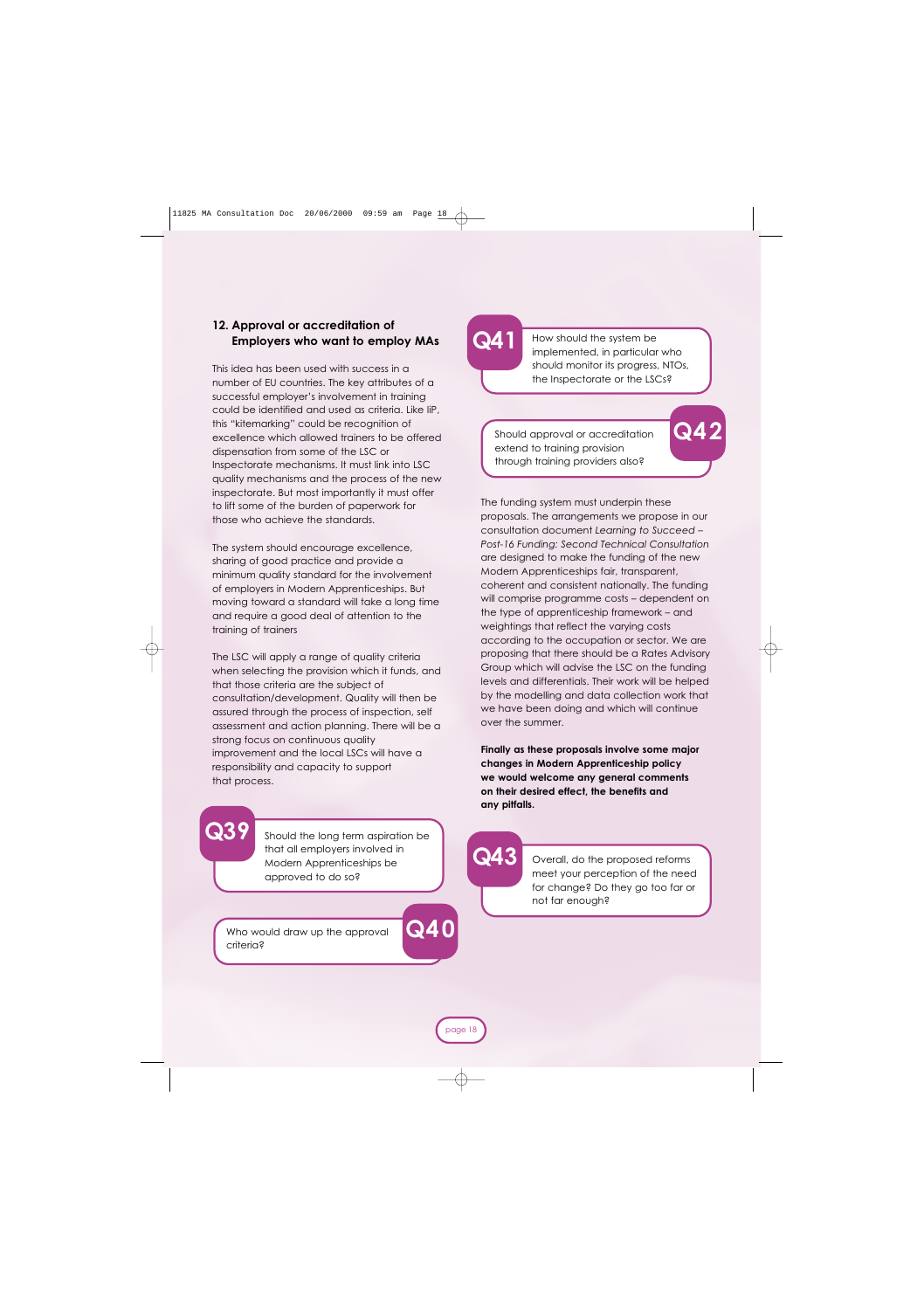#### **ROLES AND RESPONSIBILITIES**

Finally, it may be helpful to show how we envisage the future system for Modern Apprenticeships to be organised in terms of the clear roles and responsibilities of our partners:

| <b>Role</b>                               | <b>Lead</b>                                     | <b>Subsidiary</b>         |
|-------------------------------------------|-------------------------------------------------|---------------------------|
| <b>Vocational Qualification Structure</b> | <b>NTOs</b>                                     | QCA, Awarding Bodies      |
| Award design and quality assurance        | <b>Awarding Bodies</b>                          | QCA, NTOs                 |
| Sector mapping and framework content      | <b>NTOs</b>                                     | employers                 |
| Accreditation of technical certificates   | <b>QCA</b>                                      | <b>Awarding Bodies</b>    |
| Employer support                          | <b>LSC</b>                                      | Learning Provider/NTOs    |
| Apprentice support                        | <b>LSC</b>                                      | <b>Connexions Service</b> |
| Provider support                          | <b>LSC</b>                                      | <b>NTOs</b>               |
| <b>Careers Guidance</b>                   | <b>Connexions Service</b>                       | Employers/NTOs            |
| Initial Assessment                        | Learning provider/<br><b>Connexions Service</b> | Employer                  |
| Contract of Apprenticeship                | Employer/LSC/apprentice                         | <b>DfEE</b>               |
| Funding                                   | LSC/Employer                                    | <b>DfEE</b>               |
| Inspection                                | Inspectorate                                    | <b>LSC</b>                |
| Employment                                | Employer                                        | <b>LSC</b>                |
| <b>Quality Thresholds</b>                 | <b>LSC</b>                                      | <b>DfEE</b>               |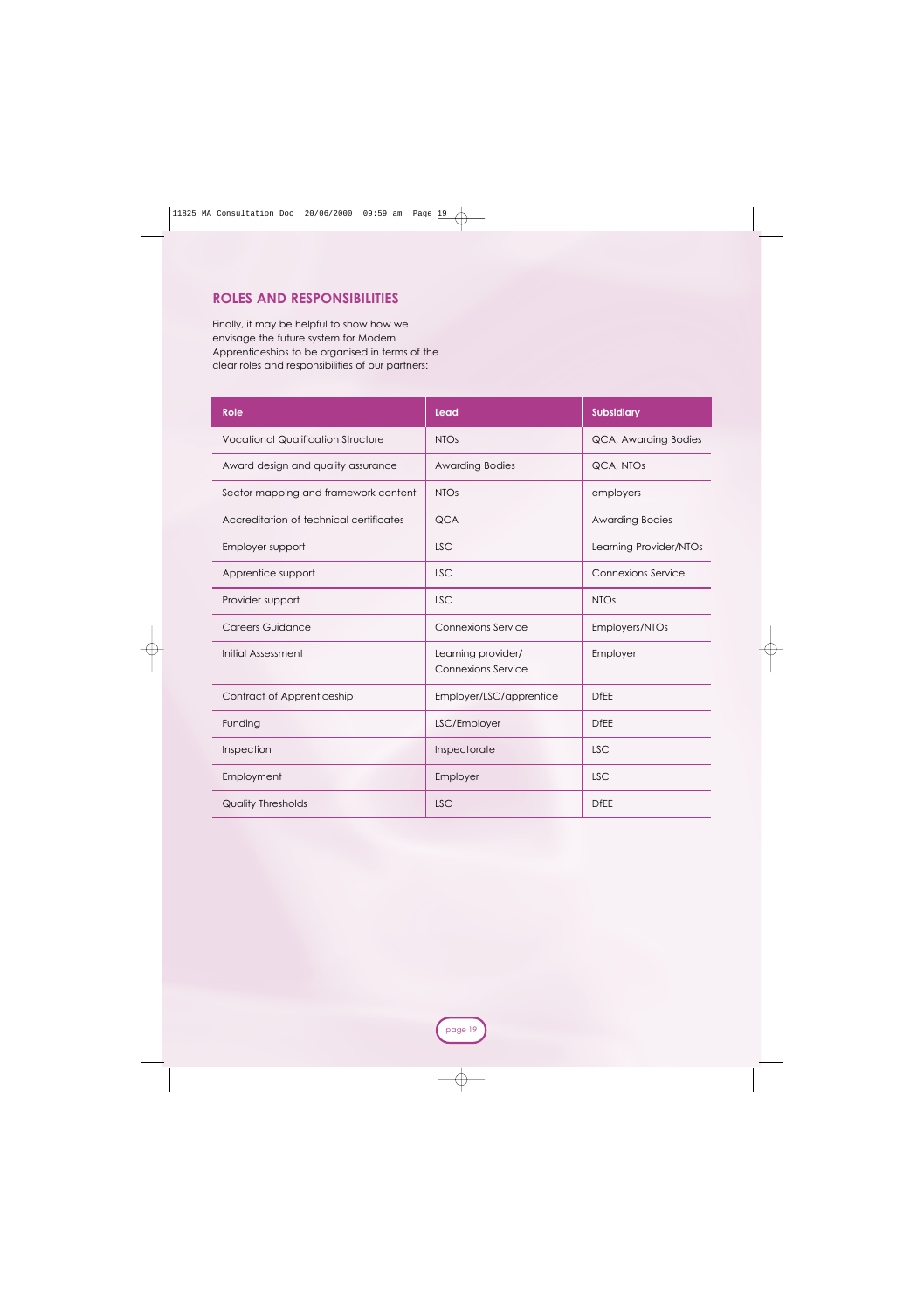#### **NEXT STEPS**

We will be sending copies of this consultation document to all our partner organisations and it will be available on the Internet. We look forward to your responses in writing or to our consultation mailbox [ma.consultation@dfee.gov.uk ]. You can also give us your views by filling in the form on the consultation website [www.dfee.gov.uk/ma.consultation].

In parallel with this consultation process, we will be setting up a hands-on group of employers and other representatives to advise practical and other considerations arising from the proposals.

Overall, response to this document and any other proposals for change will be considered by MANTRA (or a successor body) who will

continue to advise the Government on the design and operation of MAs.

We expect that once decided upon, some of these reforms will be easier or quicker to implement than others. We hope that some technical certificates will be available and written into frameworks by some sectors by the end of the year. We will be seeking to time our implementation of any changes sensibly within the calendar of developments of the Learning and Skills Council and Connexions service. We are working with DTI on the relationship and activities of the Small Business Service.

#### **RESPONDING TO THIS CONSULTATION DOCUMENT**

Responses to this Consultation Document should be sent by 5 September 2000 to:

Jim Roberts Consultation Unit Department for Education and Employment Castle View House East Lane Runcorn WA7 2DN

Tel: 01928 794888 Fax: 01928 794311 E-mail: jim.roberts@dfee.gov.uk

An on-line response can be made via the website www.dfee.gov.uk/ma.consultation

#### **Queries**

Any queries regarding this Consultation Document should be addressed to:

Carol Proctor

Partnerships, Skills and Young People Division Department for Education and Employment W4d Moorfoot Sheffield S1 4PQ

Tel: 0114 2593829 Fax: 0114 2593565 E-mail: carol.proctor@dfee.gov.uk

The DfEE may, under the terms of the Code of Practice on Access to Government information, make individual consultation responses available on public request unless individual consultees have asked for their comments to remain confidential.